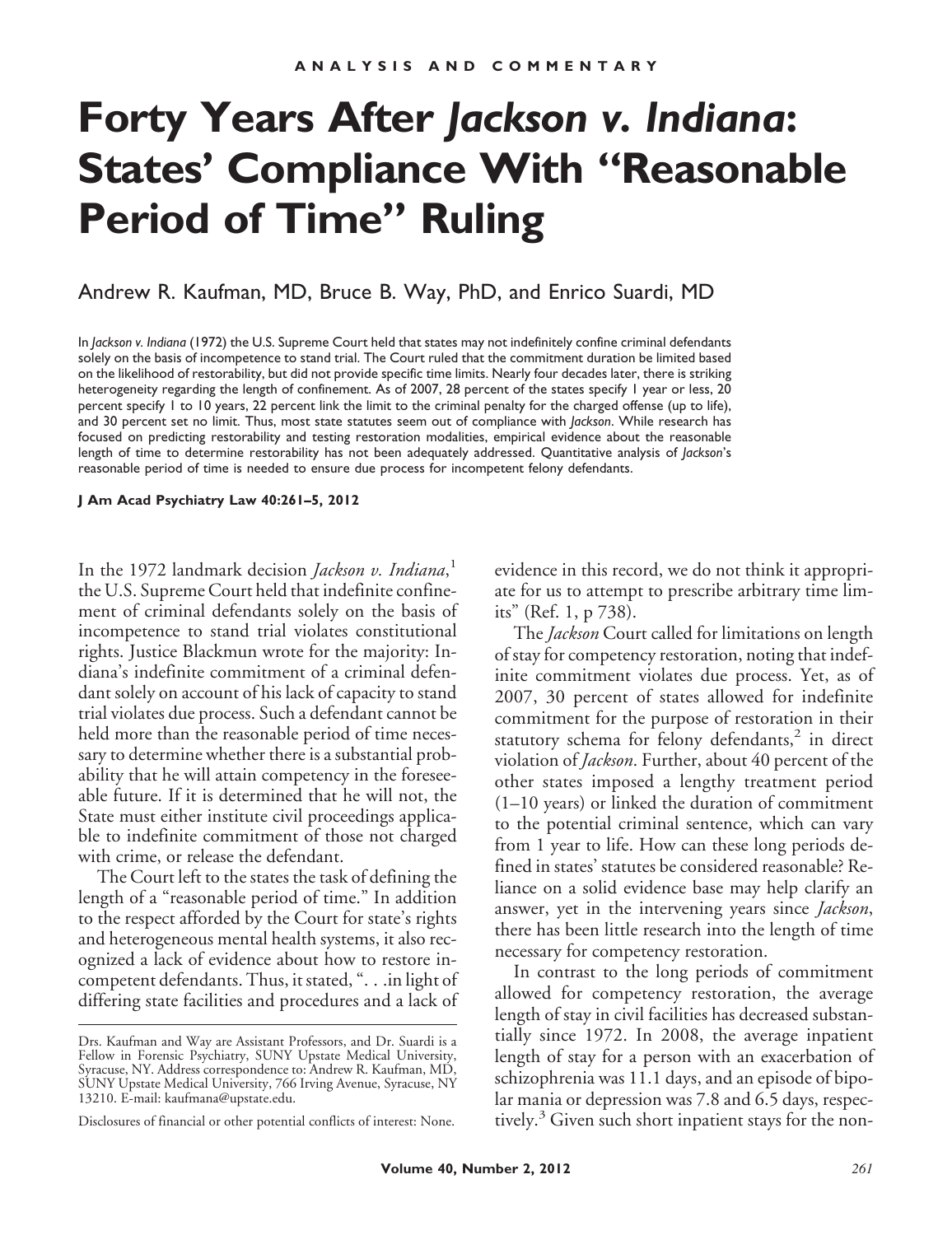



Figure 1. State laws for restoration of CST: length of stay 1999 versus 2007.

criminal mentally ill, do current statutes accord with the constitutional principles of *Jackson*?

A hypothetical example may illustrate this current disparity. A person who has schizophrenia and assaults his neighbor as a result of delusional paranoia may be referred for psychiatric treatment or be arrested, often at the discretion of the responding police officer (Lamb and colleagues $4$ found that less than 10% of overtly violent mentally ill persons encountered by a police-mental health team were arrested; most were taken to hospitals). If brought to a hospital, the person in this example may be committed for an average of 11 days, $3$  on the basis of the civil commitment criterion of being dangerous to others. Alternatively, if arrested, charged, and found incompetent to stand trial, he may spend years in a forensic hospital, solely for the purpose of competency restoration. In New York, for example, if the charge is assault in the second degree, the maximum length of hospital stay is four years and eight months (twothirds of the seven-year maximum sentence). If the incident occurs in Delaware, the defendant could be confined for life for any felony charge.

While there are data on civil length of stay, there is a paucity of empirical data in the scholarly literature on actual length of stay for individual defendants being held for competency restoration. Data are needed to help develop a reasonable standard for length of stay. The purpose of this article is to examine existing disparity among states and to call for

empirical research to guide policy to protect the mentally ill defendant's constitutional rights in the pretrial setting, as set forth in *Jackson*.

#### *Jackson* **Disparities**

State legislatures have passed into law statutory regulations for restoration of incompetent felony defendants according to three general approaches. One commonly used procedure is simply to set a predetermined time limit. Limits vary considerably, from 6 months to 10 years. Other states have linked the duration of commitment to the term of sentence for the alleged felony offense. Finally, other state legislatures have avoided having to set limitations on length of stay by allowing for indefinite confinement.

The first survey of state statutes of such procedures was published by Morris and Meloy in 1993.<sup>5</sup> State statutes were re-examined in the AAPL Practice Guideline for the Forensic Psychiatric Evaluation of Competence to Stand Trial in 2007.<sup>2</sup> The 1993 and 2007 data are presented in Figure 1 and show a similar overall picture. Nearly 30 percent of the states set the limit at 1 year or less, and about 20 percent limit the length of stay from 1 to 10 years. Approximately 20 percent link duration to the potential criminal sentence, and about 30 percent allow for indefinite confinement.

In the intervening 14 years between the two surveys, 18 states changed their laws governing restoration of incompetent felony defendants. Eleven states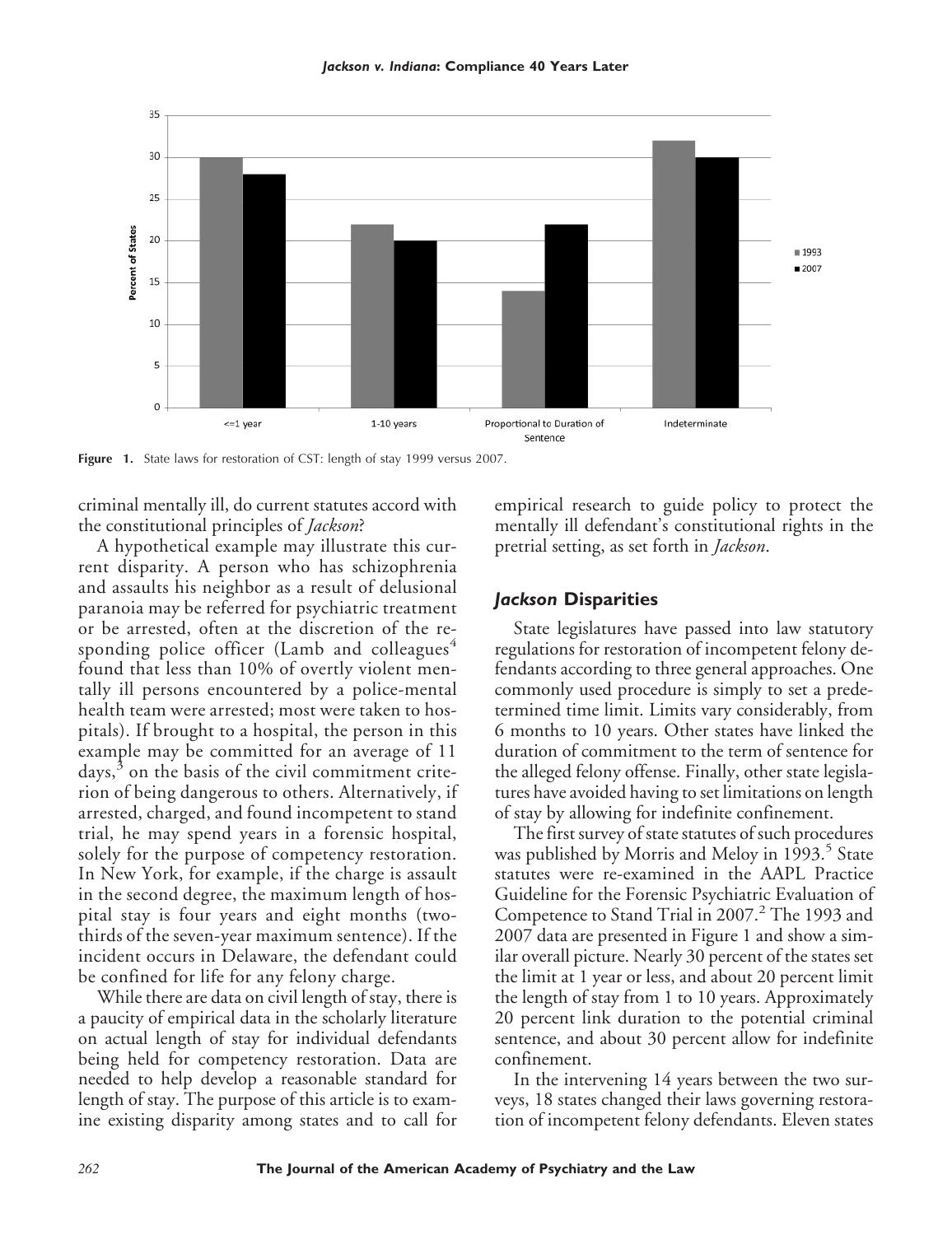made their laws more punitive by either increasing the time limit  $(n = 4)$ , going from a defined limit to an indefinite period  $(n = 3)$  or converting a fixed time limit into a term linked to the potential criminal sentence  $(n = 4)$ . Finally, three states decreased the time limit, and four converted from an indefinite to a definite time period.

In 1993, seven states linked their restoration commitment to the criminal sentence. The number increased to 11 states in 2007, with the addition of Massachusetts, South Carolina, Rhode Island, and Texas. All four changed from a set limit independent of the potential criminal sentence. For three of these four, the 1993 limits were not more than 18 months, and the likely result of the change was therefore probably longer stays in these states. For Rhode Island, however, the 1993 limit was 20 years (not included in Figure 1). When Rhode Island converted its law to a sentence-linked period, the durations served under commitment by these criminal defendants may have become shorter.

Three states made their statutes indefinite: Kentucky, Missouri, and Oregon. However, four states repealed indefinite commitment standards. Of those, two (North Carolina and Maryland) imposed a term limit of 10 years.

The fact that eleven states have become more punitive in their laws and moved further away from the *Jackson* opinion raises the question of what forces are behind these legislative actions. The political consequences of the war on crime and war on drugs doctrines, in addition to bipartisan public policies that resulted in increased incarceration rates during this era, may have been influential.<sup>6</sup> In addition, there has been a significant increase in mentally ill offenders entering the criminal justice system, concurrent with a reduction in available civil hospital beds.<sup>7</sup> Finally, in many jurisdictions, there is the potential for states to garner revenue from local municipalities for their restoration services. Thus, longer restoration periods may result in a shift of funds into certain state revenue streams. Whatever the motivation, it seems clear that the basic principles of the *Jackson* ruling have deteriorated in terms of their application at the state level.

## **Empirical Research: Where Do We Stand?**

In addition to political and fiscal factors, the large disparities among the states may be partly attributable to the lack of evidence of what constitutes a reasonable length of time. Since the Court set no defined time limits as a result of the lack of evidence at the time, state legislators have been placed in a difficult position when tasked with crafting statutes that comport with *Jackson*. So, what have mental health and criminal justice researchers studied since the landmark 1972 decision regarding competency restoration?

In a 2005 review article, Pinals<sup>8</sup> noted that the literature shows that between 80 and 90 percent of defendants with mental illness are restored to competence in six months or less. Nicholson and Mc-Nulty<sup>9</sup> looked at length of stay in Oklahoma in 1992, when there was no defined time limit. They found that defendants who were successfully restored to competency stayed in the hospital an average of 63.7 days (SD 58.4). Furthermore, more than 75 percent of those restored to competency were discharged within three months. Although they did not report the longest length of stay, they looked at four years of longitudinal data and only 1.6 percent of their sample of 150 defendants stayed in the hospital longer than 12 months.

In a subsequent study of 133 male defendants in Florida (where there was a five-year limit for restoration), Nicholson and McNulty<sup>10</sup> showed that for those restored, the average length of stay was 219.2 days (SD 187.4). This duration was nearly two years shorter than that of those who were ultimately not restored (mean length of stay [LOS] 825.9 days; SD 280.9). Seventy-six percent were restored in less than 12 months. We combined the data from these two studies to calculate a weighted average length of stay of 134.6 days for all those restored to competency.

The empirical literature on prediction of competency restoration and on novel methods of restoration has seen additional valuable contributions in recent years. Mossman<sup>11</sup> identified chronic psychotic disorders, lengthy history of inpatient hospitalization, and irremediable cognitive disorders as predictors of nonrestorability in Ohio. Morris and Parker<sup>12</sup> found that older age and diagnosis of psychotic disorders or intellectual disability reduced the likelihood of restoration. Montgomery and Brooks<sup>13</sup> showed that using the television program *Law & Order* as part of a didactic module improved scores on the MacCAT-CA $14$  with a high degree of significance.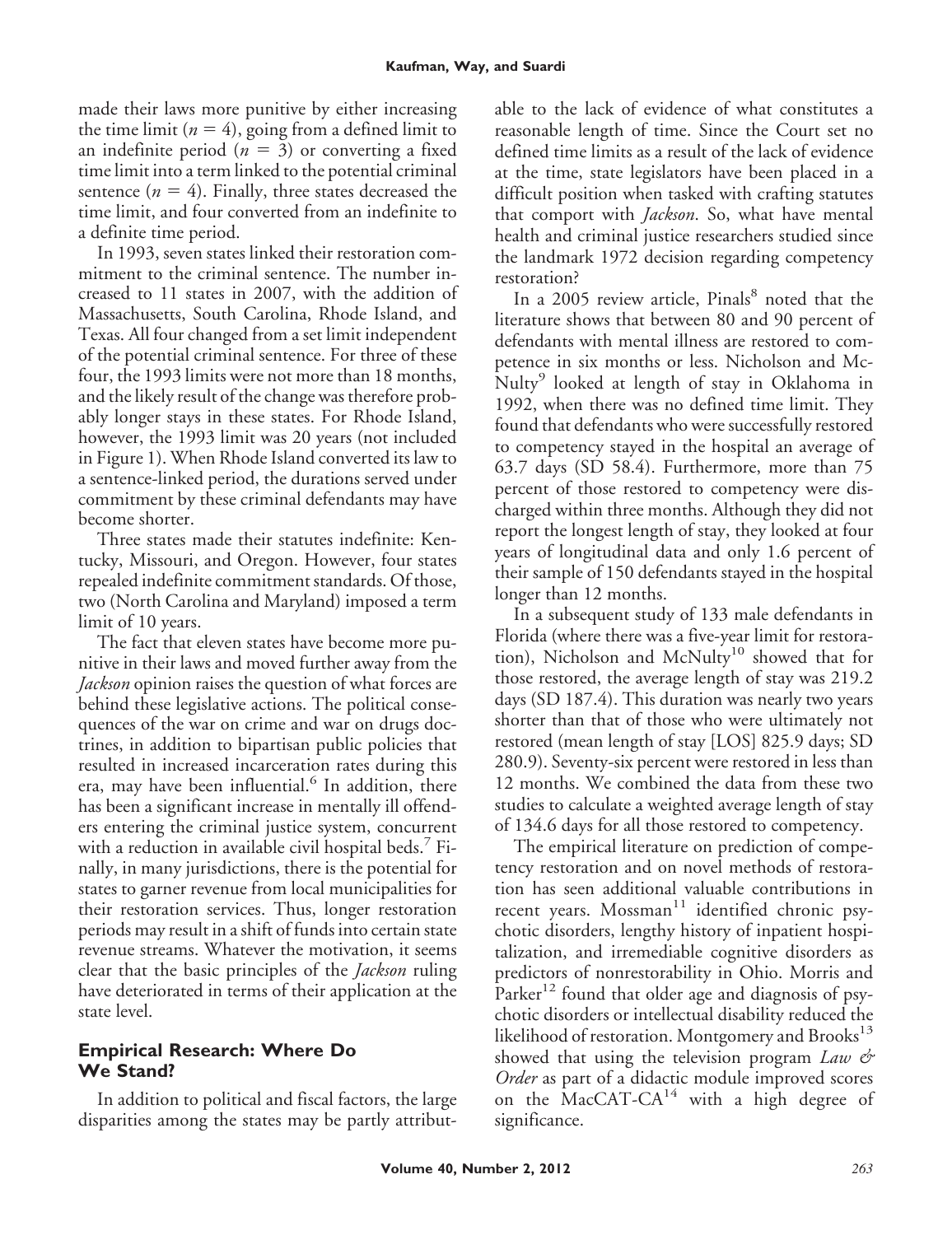Another important topic recently discussed in the literature is what happens to defendants found unrestorable. Levitt *et al.*<sup>15</sup> reported that defendants found nonrestorable were hospitalized without meeting the civil commitment criteria, had longer lengths of stay, and were more likely to be treated with psychotropic medications over their objection, when compared with other inpatients. This evidence suggests that forensic patients who were granted *Jackson* relief have not, in fact, been treated equally to their civil counterparts, even when subjected to the same commitment criteria.

The *Jackson* opinion clearly calls for these defendants to be treated equally to civil patients. However, the first law review article on the *Jackson* decision<sup>16</sup> pointed out the relative weakness of the Court's reasoning on equal protection, as noted by  $Parker^{17}$  in his recent historical review of *Jackson v. Indiana*. One possible alternative, recently discussed by Hoge in response to Levitt's study, would take "into account the public's interest in safety, while allowing sufficient flexibility to manage committees in the least restrictive setting under supervised monitoring " (Ref. 18, p 363). He recommended adopting a 1989 proposal by the American Bar Association, whereby an unrestorable defendant "charged with a felony causing or seriously threatening bodily harm" (Ref. 19, Standard 7-4.13) would be tried to determine factual guilt. If trial proceedings resulted in a guilty verdict, the defendant would then "be subject to the same special procedures as an insanity acquittee" (Ref. 18, p 363) rather than serve his sentence in prison. This approach would alleviate the perceived need to confine defendants for long periods for restoration by making it easier to commit the most dangerous persons found guilty following *Jackson* relief from restoration commitment. This approach would also prevent the guilty defendant who has successfully malingered incompetence from being released in to the community.

#### **Next Steps: A Call for More Research**

It is clear that most if not all states have not modified their laws to follow the principles and procedures outlined by the *Jackson* Court. This failure is partially due to the Court's lack of length-of-stay guidance regarding a reasonable period. There has been some preliminary evidence, however, suggesting that competency can be restored in a certain

group of defendants in a relatively short period of time, even in a state with an indefinite limit of confinement. Additional research is needed regarding length of stay of defendants found incompetent to stand trial in other states with different types of statutes and different protocols and practices of restoration. Such research could guide states and future courts regarding deciding on reasonable periods.

At the present time, it would be helpful to determine the actual lengths of stay of felony defendants who are incompetent to stand trial (IST) in states with longer or indefinite time limits for restoration. Further, it is important to know the variables associated with longer LOS among these defendants. For example, are there different reasonable periods for patients with different psychiatric disorders or different ages? We are in the process of conducting a study in New York State, where length of stay is tied to the potential criminal sentence. The study will analyze approximately 1,200 IST felony defendants for length of stay and predictive variables. Data will be collected on the instant criminal offense, competency outcome, psychiatric diagnoses, demographic variables, number of prior admissions for civil hospitalizations as well as for restoration of competency, and number of inpatient days in the preceding five years in a public mental facility.

We respectfully suggest that other researchers consider conducting similar studies in states with different statutory schema, for comparison purposes. Given the currently available data on LOS for restoration, as well as the very short LOS for treatment, it is likely that defendants who are successfully restored will achieve that status in less than one year. What we do not yet know is how many defendants who are never successfully restored remain hospitalized for longer than one year and how long they are kept in states with longer or undefined limits. Once more definitive evidence is gathered, policy makers, courts, and legislators can make more informed choices to protect the liberty interests of defendants who have mental illness, while they adhere to the spirit of the *Jackson* Court.

#### **References**

- 1. Jackson v. Indiana, 406 U.S. 715 (1972)
- 2. Mossman D, Noffsinger SG, Ash P, *et al*: AAPL Practice Guideline for the Forensic Psychiatric Evaluation of Competence to Stand Trial. J Am Acad Psychiatry Law 35(Suppl 4):S3–S72, 2007
- 3. U.S. Department for Health and Human Services, Agency for Healthcare Research and Quality: Mental health substance abuse